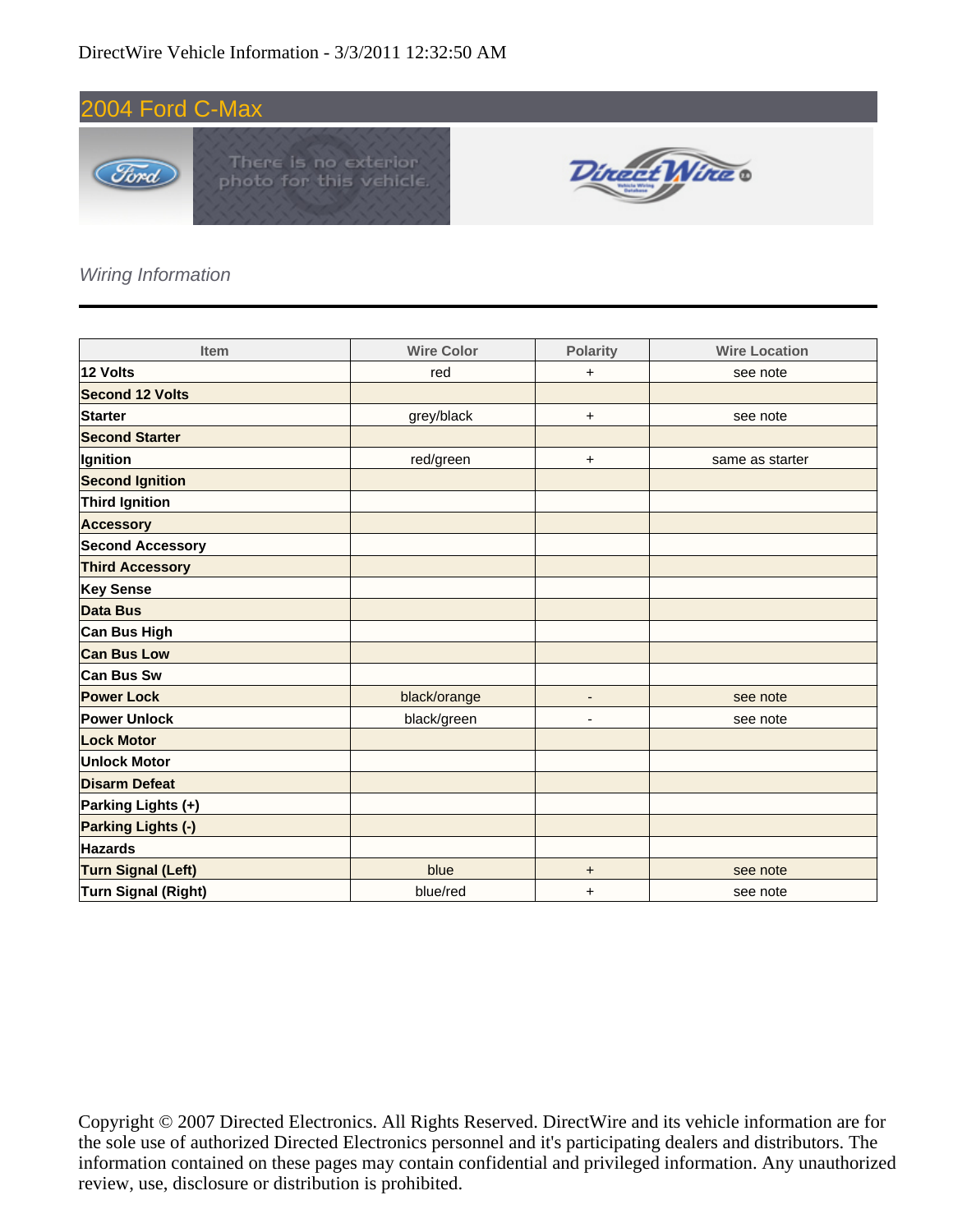## Wiring Information (Continued)

| <b>Item</b>                       | <b>Wire Color</b> | <b>Polarity</b>          | <b>Wire Location</b> |
|-----------------------------------|-------------------|--------------------------|----------------------|
| <b>Headlight</b>                  |                   |                          |                      |
| <b>AutoLights</b>                 |                   |                          |                      |
| <b>Reverse Light</b>              |                   |                          |                      |
| <b>Left Front Door Trigger</b>    | yellow/black      |                          | see note             |
| <b>Right Front Door Trigger</b>   |                   |                          |                      |
| Left Rear Door Trigger            |                   |                          |                      |
| <b>Right Rear Door Trigger</b>    |                   |                          |                      |
| Dome Supervision                  |                   |                          |                      |
| <b>Trunk/Hatch Pin</b>            | black/blue        | $\overline{\phantom{a}}$ | at light             |
| <b>Rear Glass Pin</b>             |                   |                          |                      |
| <b>Hood Pin</b>                   |                   |                          |                      |
| <b>Trunk Hatch/Release</b>        |                   |                          |                      |
| <b>Trunk Release Motor</b>        |                   |                          |                      |
| <b>Fuel Door Release</b>          |                   |                          |                      |
| <b>Power Sliding Door (Left)</b>  |                   |                          |                      |
| <b>Power Sliding Door (Right)</b> |                   |                          |                      |
| <b>Factory Alarm Arm</b>          |                   |                          |                      |
| <b>Factory Alarm Disarm</b>       |                   |                          |                      |
| <b>Disarm No Unlock</b>           |                   |                          |                      |
| <b>Trunk Alarm Shunt</b>          |                   |                          |                      |
| <b>Tachometer</b>                 |                   |                          |                      |
| <b>Wait to Start</b>              |                   |                          |                      |
| <b>Neutral Safety</b>             |                   |                          |                      |
| <b>Clutch Pedal</b>               |                   |                          |                      |
| <b>Fuel Pump</b>                  |                   |                          |                      |
| <b>Rear Defroster</b>             |                   |                          |                      |
| <b>Mirror Defroster</b>           |                   |                          |                      |
| <b>Left Front Heated Seat</b>     |                   |                          |                      |
| <b>Right Front Heated Seat</b>    |                   |                          |                      |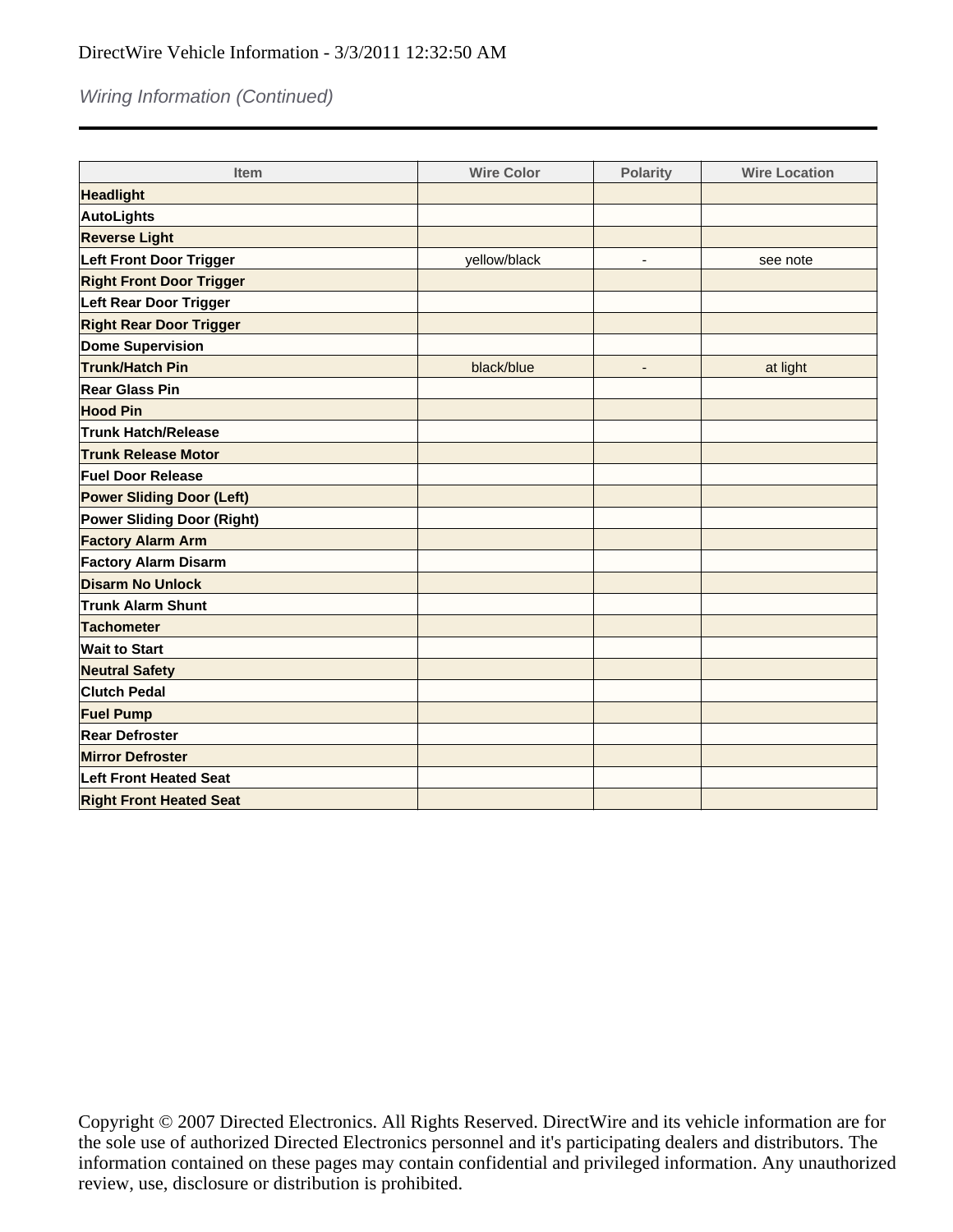## Wiring Information (Continued)

| <b>Item</b>                         | <b>Wire Color</b> | <b>Polarity</b> | <b>Wire Location</b> |
|-------------------------------------|-------------------|-----------------|----------------------|
| <b>Speed Sense</b>                  |                   |                 |                      |
| <b>Brake Wire</b>                   |                   |                 |                      |
| <b>Parking Brake</b>                |                   |                 |                      |
| <b>Horn Trigger</b>                 | black/blue        | -               | see note             |
| <b>Wipers</b>                       |                   |                 |                      |
| <b>Left Front Window (Up/Down)</b>  | yellow            | $\pm$           | at switch            |
| <b>Right Front Window (Up/Down)</b> | yellow/violet     | $\ddot{}$       | at switch            |
| Left Rear Window (Up/Down)          |                   |                 |                      |
| <b>Right Rear Window (Up/Down)</b>  |                   |                 |                      |
| <b>Sun Roof (Open/Close)</b>        |                   |                 |                      |
| <b>Sun Roof (Limit/Close)</b>       |                   |                 |                      |
| <b>Memory Seat 1</b>                |                   |                 |                      |
| <b>Memory Seat 2</b>                |                   |                 |                      |
| <b>Memory Seat 3</b>                |                   |                 |                      |
| Radio 12V                           |                   |                 |                      |
| <b>Radio Ground</b>                 |                   |                 |                      |
| <b>Radio Ignition</b>               |                   |                 |                      |
| <b>Radio Illumination</b>           |                   |                 |                      |
| <b>Factory Amp Turn-on</b>          |                   |                 |                      |
| <b>Power Antenna</b>                |                   |                 |                      |
| Left Front Speaker (+/-)            |                   |                 |                      |
| Right Front Speaker (+/-)           |                   |                 |                      |
| Left Rear Speaker (+/-)             |                   |                 |                      |
| Right Rear Speaker (+/-)            |                   |                 |                      |
| Center Channel (+/-)                |                   |                 |                      |
| Subwoofer (+/-)                     |                   |                 |                      |
| Aux. Audio Input Left (+/-)         |                   |                 |                      |
| Aux. Audio Input Right (+/-)        |                   |                 |                      |
| RSE Video (+/-)                     |                   |                 |                      |
| RSE Audio Left (+/-)                |                   |                 |                      |
| RSE Audio Right (+/-)               |                   |                 |                      |
| <b>Satellite Radio 12 Volts</b>     |                   |                 |                      |
| <b>Satellite Radio Ground</b>       |                   |                 |                      |
| <b>Satellite Radio Ignition</b>     |                   |                 |                      |
| Satellite Radio Antenna             |                   |                 |                      |
| Satellite Audio Left (+/-)          |                   |                 |                      |
| Satellite Audio Right (+/-)         |                   |                 |                      |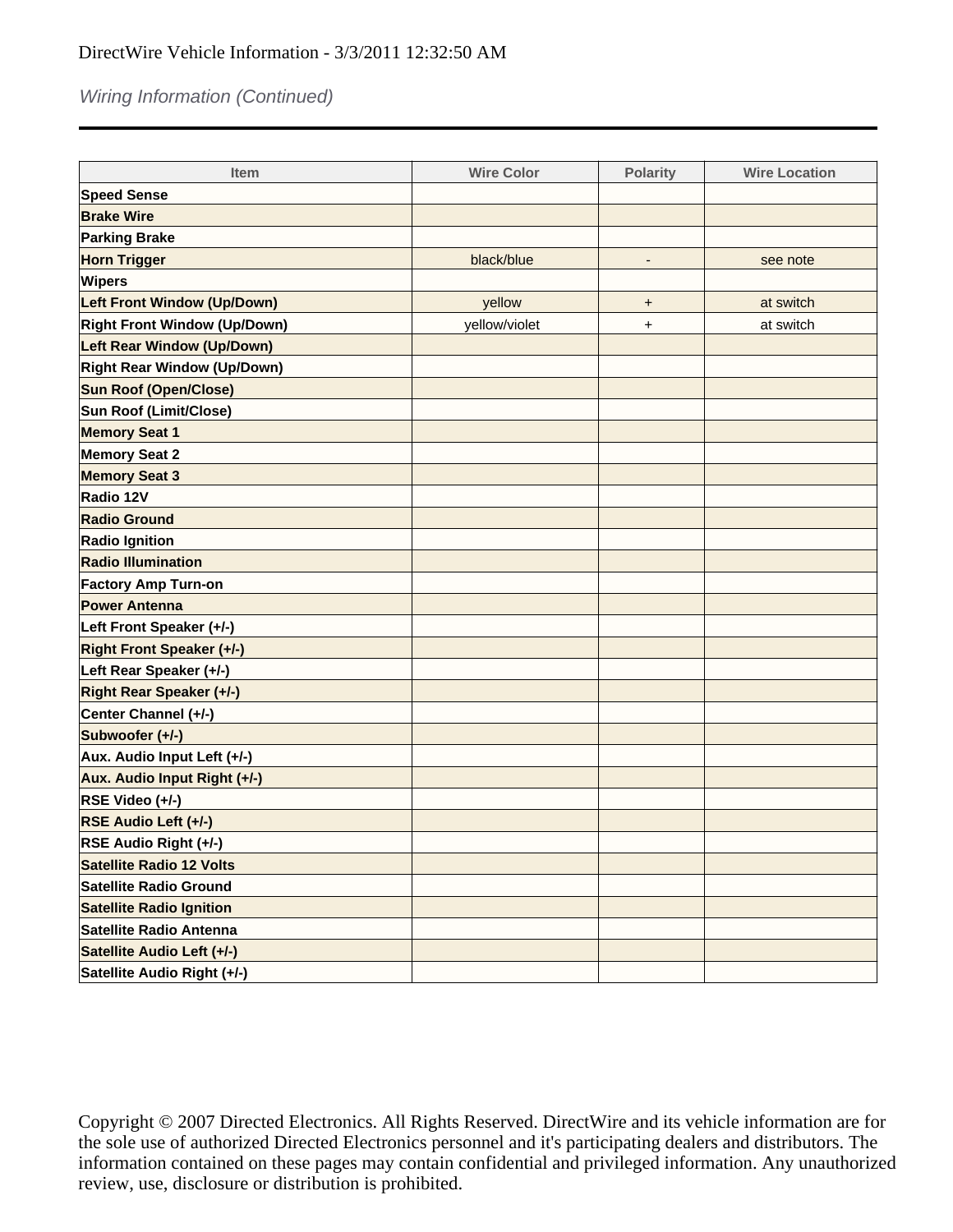### DirectWire Vehicle Information - 3/3/2011 12:32:50 AM

What Fits

| <b>Item</b>                  | <b>Size</b> | <b>Depth</b> | Location |
|------------------------------|-------------|--------------|----------|
| <b>Headunit</b>              |             |              |          |
| <b>Left Front Speaker</b>    |             |              |          |
| <b>Left Front Tweeter</b>    |             |              |          |
| <b>Right Front Speaker</b>   |             |              |          |
| <b>Right Front Tweeter</b>   |             |              |          |
| Left Rear Speaker            |             |              |          |
| <b>Left Rear Tweeter</b>     |             |              |          |
| <b>Right Rear Speaker</b>    |             |              |          |
| <b>Right Rear Tweeter</b>    |             |              |          |
| <b>Center Channel</b>        |             |              |          |
| <b>Subwoofer</b>             |             |              |          |
| <b>Left Front Headrest</b>   |             |              |          |
| <b>Right Front Headrest</b>  |             |              |          |
| Left Right Headrest          |             |              |          |
| <b>Right Rear Headrest</b>   |             |              |          |
| <b>Satellite Radio Tuner</b> |             |              |          |

## Smart Starter Kill Relay

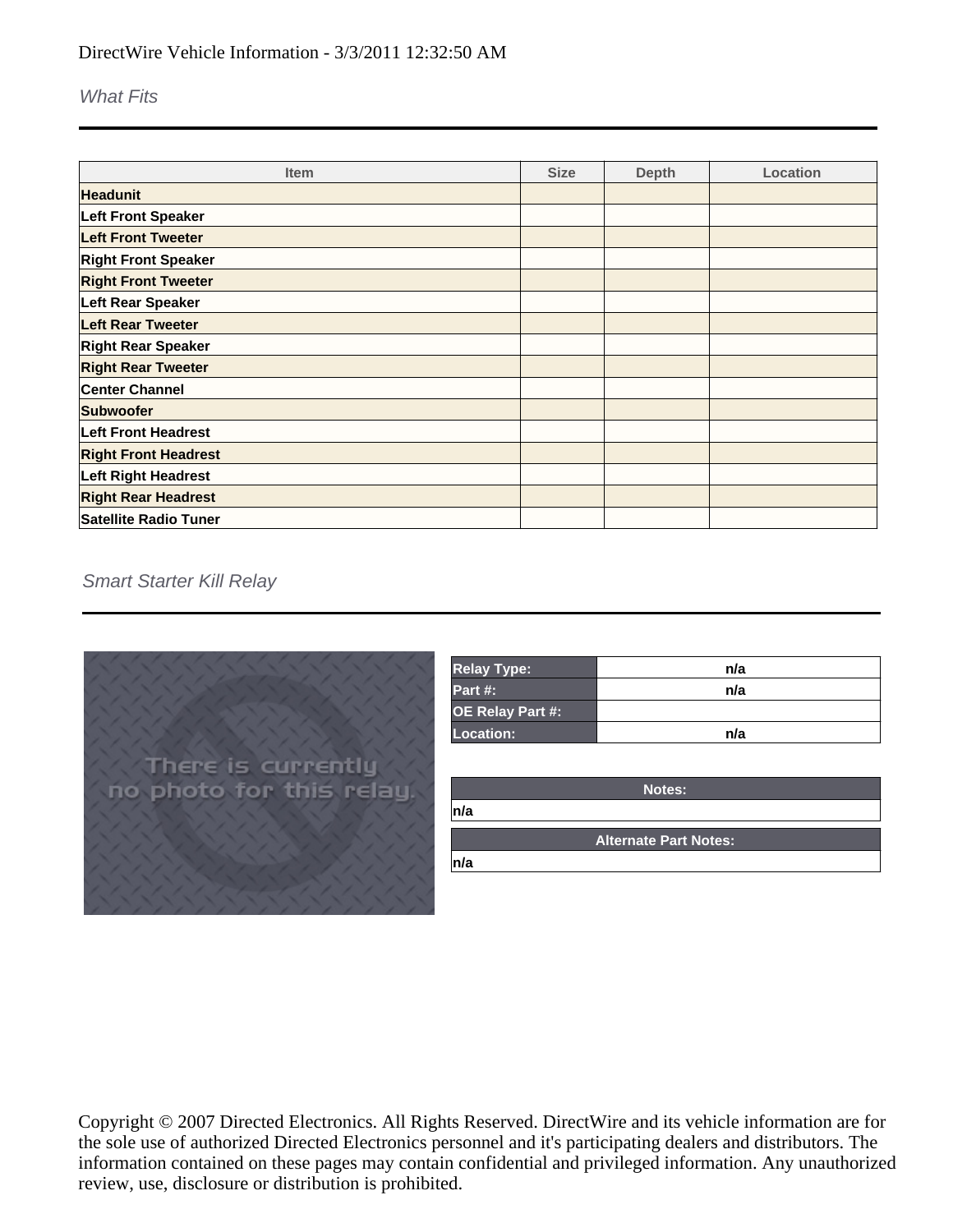DirectWire Vehicle Information - 3/3/2011 12:32:50 AM